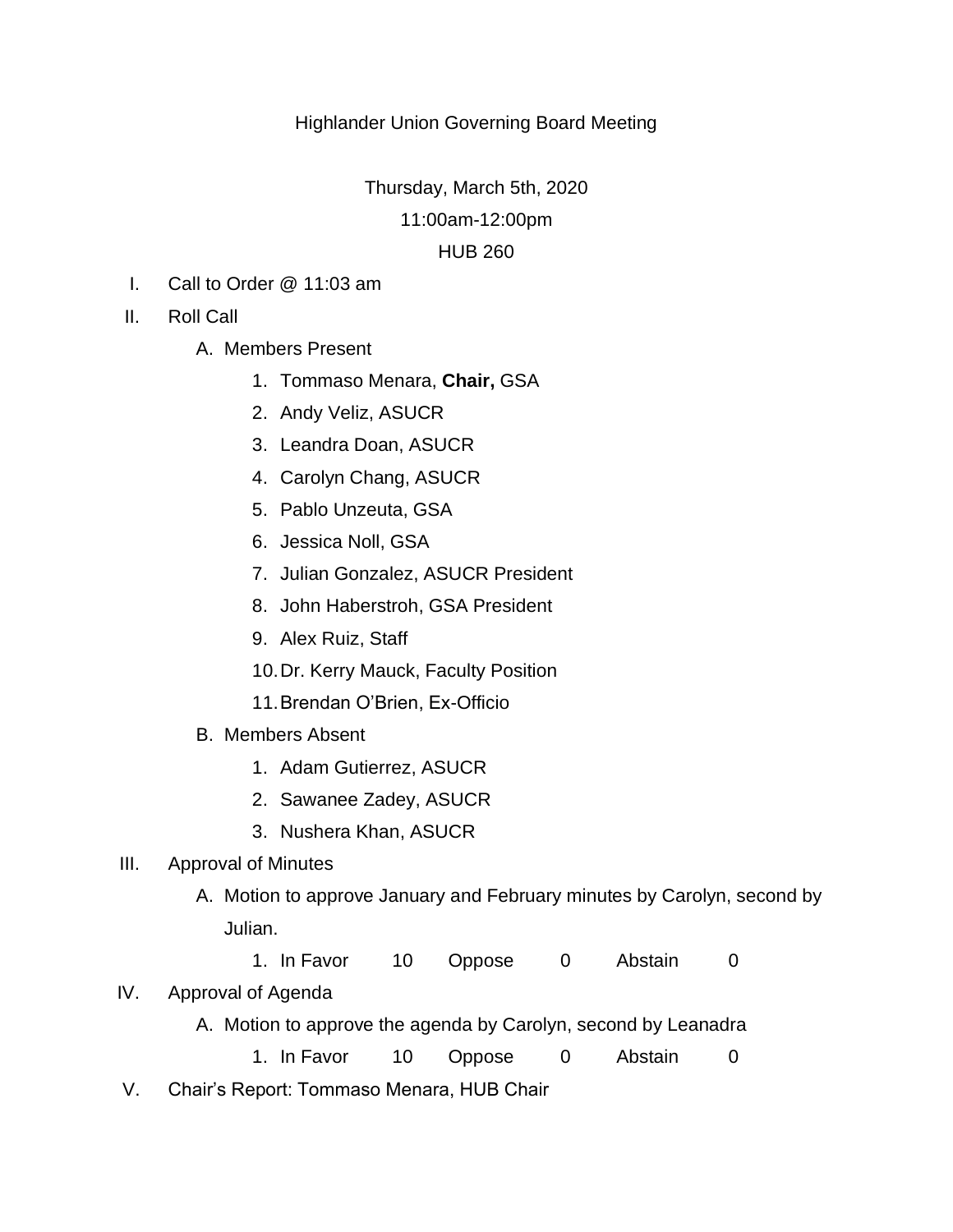- A. Spring Quarter Meeting Dates
	- 1. Sending a doodle pool out to establish the last three meetings.
- VI. HUB Report: Brendan O'Brien, HUB Director
	- A. Coronavirus Update
		- 1. Facility has been really vigilant in cleaning and wiping down door handles frequently. No updates about events and that decision would come from the Federal and County level. The Well was going to put up posters around the HUB about washing their hands.
	- B. Budget Timeline
		- 1. Capital Project proposal was received from facilities. Approval will not happen later months. Needs to meet with a finance committee to have more in depth conversation before bringing it towards the board. In April have a tentative overall budget. May or June to vote for approval.
	- C. Snack Cart: Sign ups coming soon
		- 1. Sending an email for a sign up sheet to get more board members to participate.
	- D. New Events Specialist Hired
		- 1. Will be managing beacons and display cases reservations, digital signage, and external clients. Will be working by Mid March. Hours that John Perez would be working from 8am-5pm, however it is flexible for weekend management if necessary.
- VII. 3rd Party Vendor Recycling and Sustainability: David Henry, Executive Director of Housing, Dining, & Hospitality Services
	- A. David's presentation is about how dining is working on eliminating single waste plastic. They have been working on Ember Bee's, Starbucks, Coffee Bean, Bytes, Ivan's, Scotty's, The Habit, and Subway and providing updates on those vendors. The changes presented are going to be all effective by April 30th or sooner. The coffeeshops are working to get rid of the coffee stoppers, plastic bowls and lids, working on removing the cups that have PET and getting cups with PLA, testing PLA and paper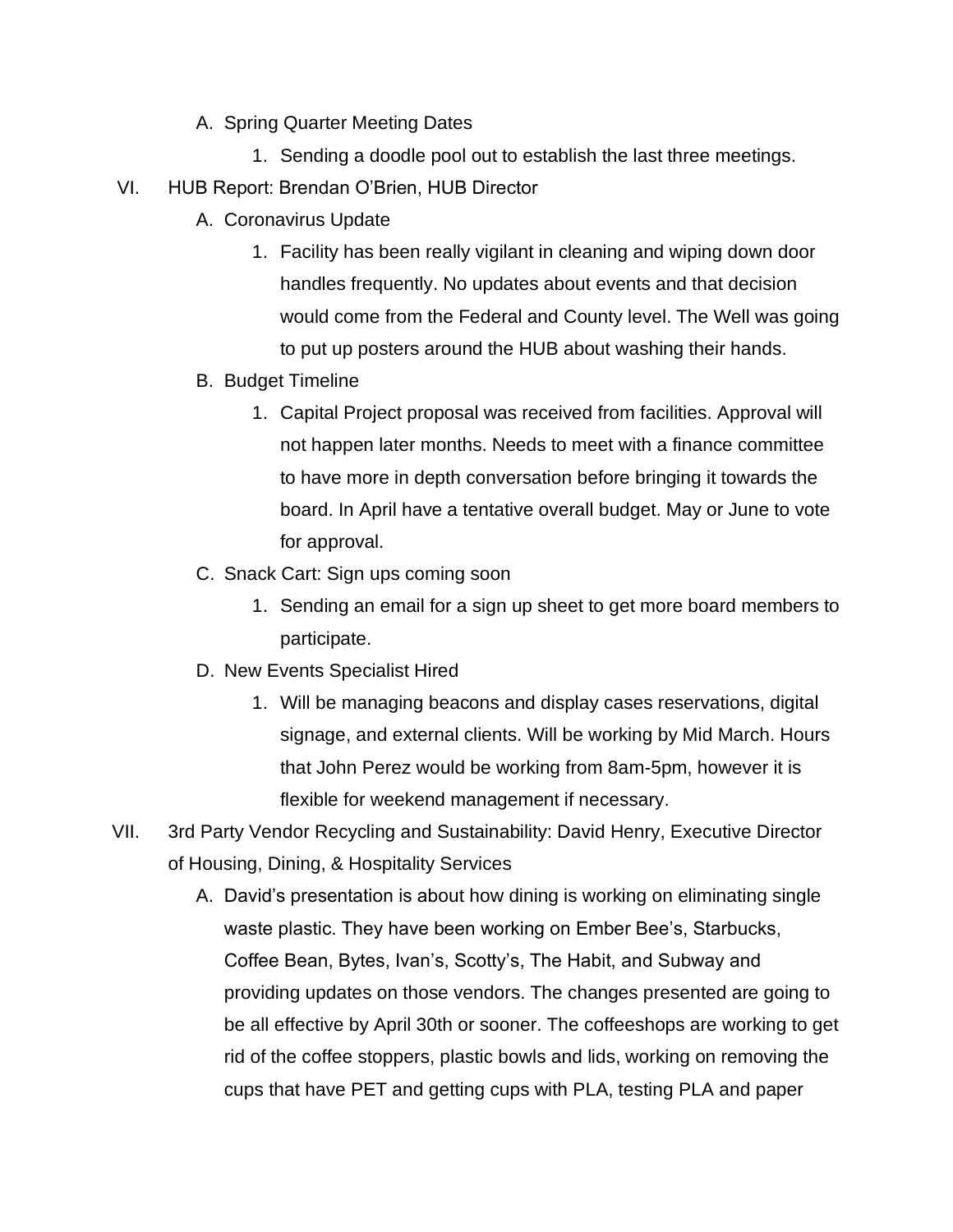straws instead of plastic, and plastic utensils. Jessica asked what the financial burden for converting to compostable. David states that they converted several years ago and they have taken the financial hit. In some cases compostable is more expensive and sometimes not as much. Jessica asked if they will get backlash for the cost. David states that they have not gotten any push back and typically hold their budget for an entire year. Jessica asked that there is no site for compost on campus and have to transport it off campus which leads to environmental impact. Hassan answers saying that it is a long conversation to have, but they are now doing food composting. However it still has to be transported to a different location, but they transported to a closer location. There are not enough facilities to collect all the compost from the entire state. David brought packets that go over all of their sustainable initiatives. If the compost goes to the landfill since it gets contaminated it is still better than plastic since they decompose faster than plastic. Two dehydrators will be tested in The Barn and later be included in the residential dining areas. The Habit getting rid of plastic straws, plastic sippy cup lids instead of the straws and trying to find compostable sippy cup lids, plastic bags, and six by eight inch plastic tray for their signature burgers. Subway converted to paper bags. A guest asked why dishware is not available for the third party vendors. David states the space and need for dishware is not available and the nature of fast food disposable nature. The guest then stated about a universal dish room where the university can provide the equipment and dishware. David states the investment would be very large and the cost would be too much and fall back to the consumers. Carolyn asked if there will be a price increase due to all the changes. David states that they are working to get better prices on the products and sometimes replacing the products are saving money. Alex asked what the plan would be for communicating to the community about the changes and what plans for implementing more compostable bins on campus. David says Hassan and Fortino could answer that question. Coffee Bean is working closely on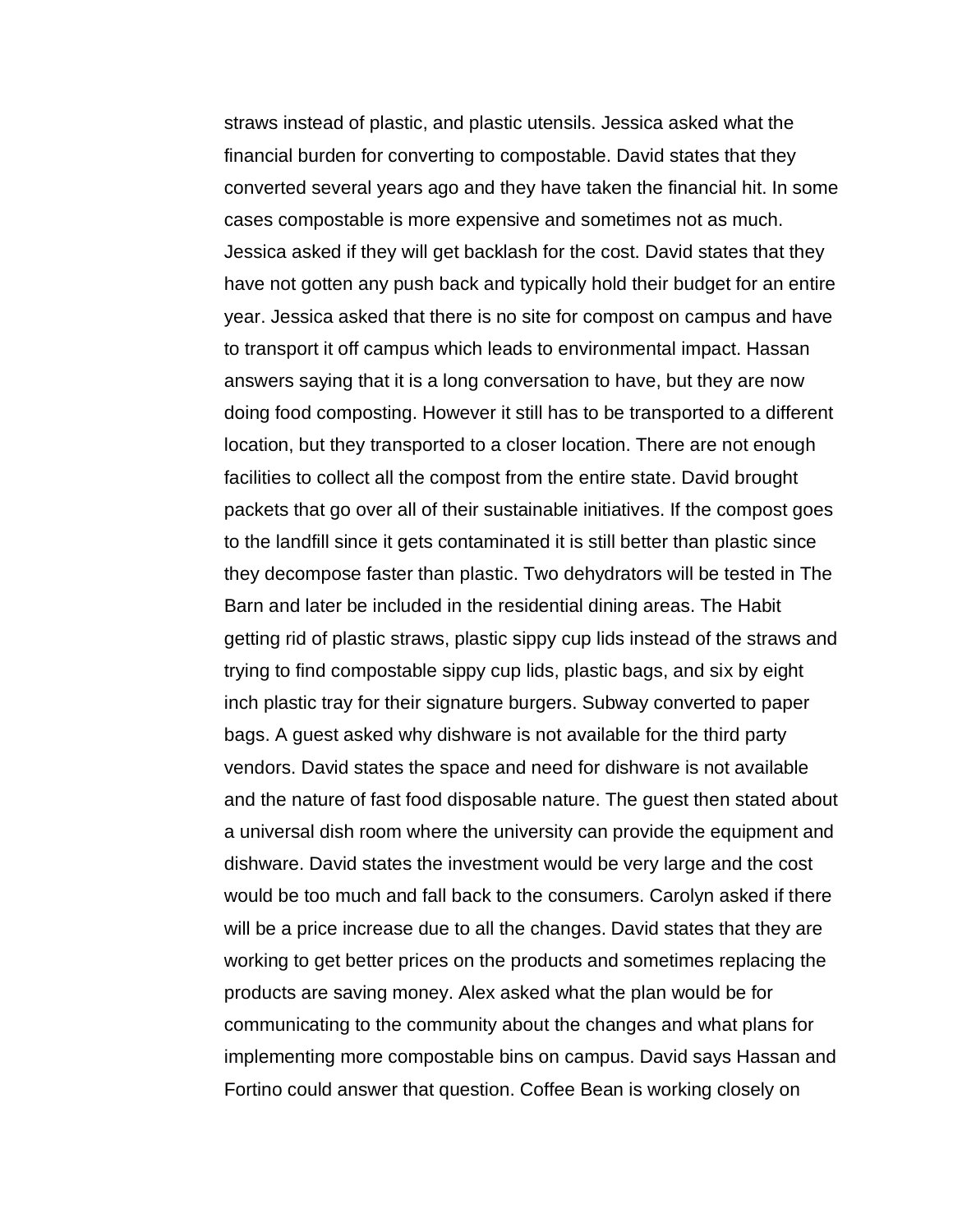implementing the same products used with the other coffee shops. Starbucks is difficult to work with and before they can make changes they need a formal request from the university. Plastic water is the number one thing Scotty's stores sell. Relying on Pepsi for the solution since it is the university's vendor. Pepsi is working on implementing canned water and can start the transition starting with Scotty's at the HUB. Pepsi believes they will not be able to provide the demand for the entire campus. All plastic Pepsi products will be changed into a can in the Scotty's at the HUB. David states that they expect to get backlash due to cans not being resealable, but they are working on getting small plastic covers that can be reused to seal the cans. Converting all the vending machines that have plastic bottles and changing them to cans. Jessica states instead of converting everything to cans to having reusable water bottles available. David states that they are trying to figure out other alternatives to sell items that are alternative to the plastic water bottles. At the Glen Mor Market converted to a plastic reusable woven basket and paper liner that is compostable. Items that are placed to go are put in compostable packaging.The new packaging is also cheaper to purchase. Chronic tacos, Panda Express, and HibachiSan are more difficult to negotiate with, but they are working with them to see what changes can be made. The guest asked if the changes are to comply with UCOP sustainable goal of 2020. David states it is a combination of a couple things, it was supposed to be zero waste by 2020 but changed to 2025. UCOP sustainability and UCOP procurement made it challenging, but are finally connecting. Brendan states that Hassan and Fortino were not presenting and just came in support of David's presentation. Hassan states that we need to take responsibility for our actions. Students wanted these third party vendors and they came with their own issues. We need to reduce our own waste and take action from there.

VIII. Food Service Report

A. N/A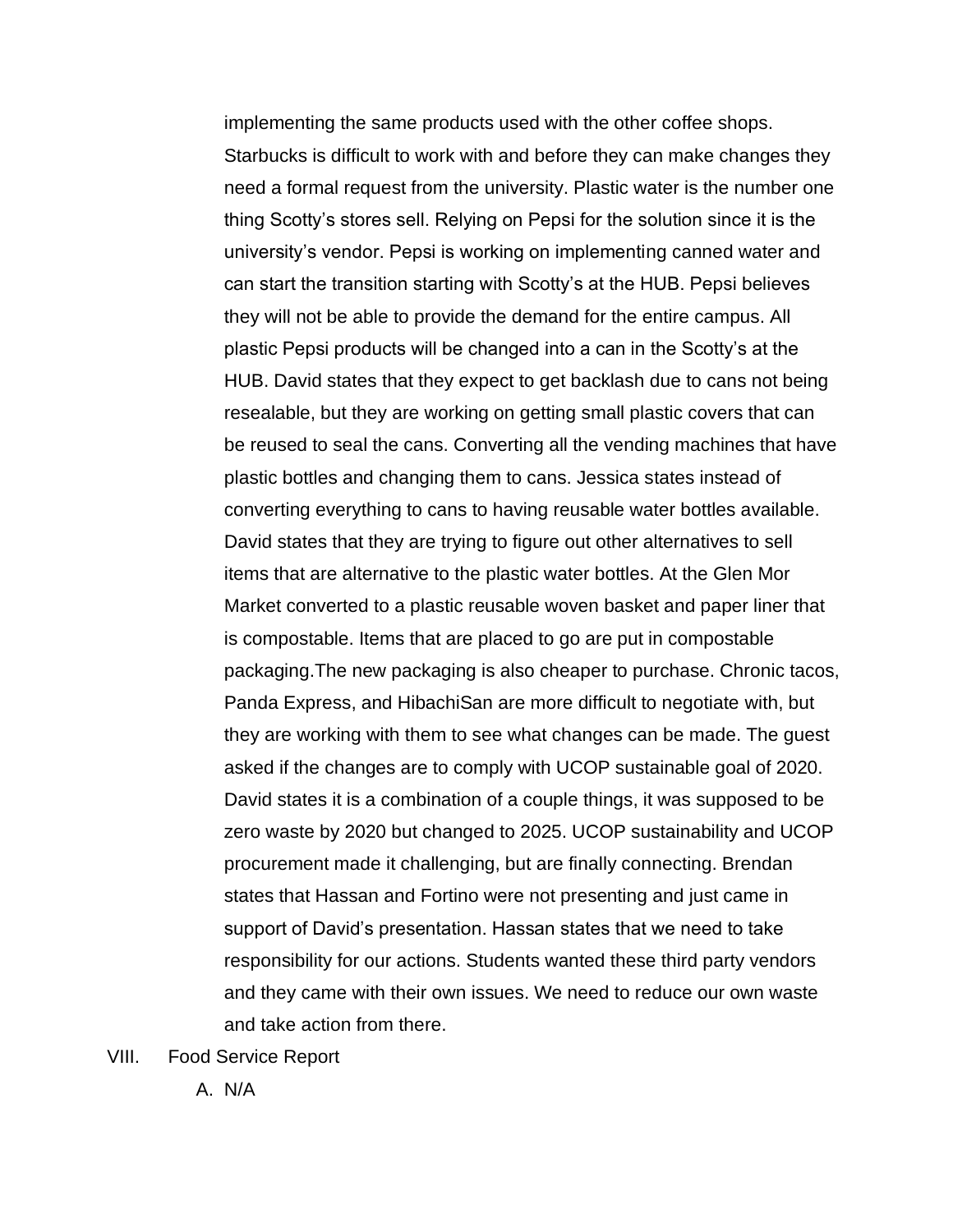- IX. Public Forum
	- A. N/A
- X. Subcommittee Reports
	- A. Finance
		- 1. Need people to join the Finance committee to go over the capital budget. Julian, Andy, and Carolyn agree to the committee.
	- B. Dining/Honorarium
		- 1. N/A
- XI. Old Business
	- A. Altura ATM
		- 1. Still working with real estate.
	- B. Capital Project updates
		- 1. Card Access: Vendor Selected
		- 2. People Counters: Installed, calibration this week
			- a) They are working!
		- 3. Furniture for L55 and 1st floor: Met with Bluespace Interiors,

options for review in April/May

- a) Bluespace visited the campus and by April/May will have some designs to present.
- C. HUB Operation Hours for FY 2020-2021: On hold pending review of Winter/Spring quarter people counter numbers
	- 1. Additional advertising is up and needs better data to decide the new hours.

## XII. New Business

- A. Advanced Reservation Requests
	- 1. Motion to approve Advance Reservation Request by Carolyn, second by Alex
		- a) In Favor 10 Oppose 0 Abstain 0
- B. Capital Project Review
	- 1. Capital projects are listed in order of importance by facilities. Further down the list are items that are not urgent, but need to